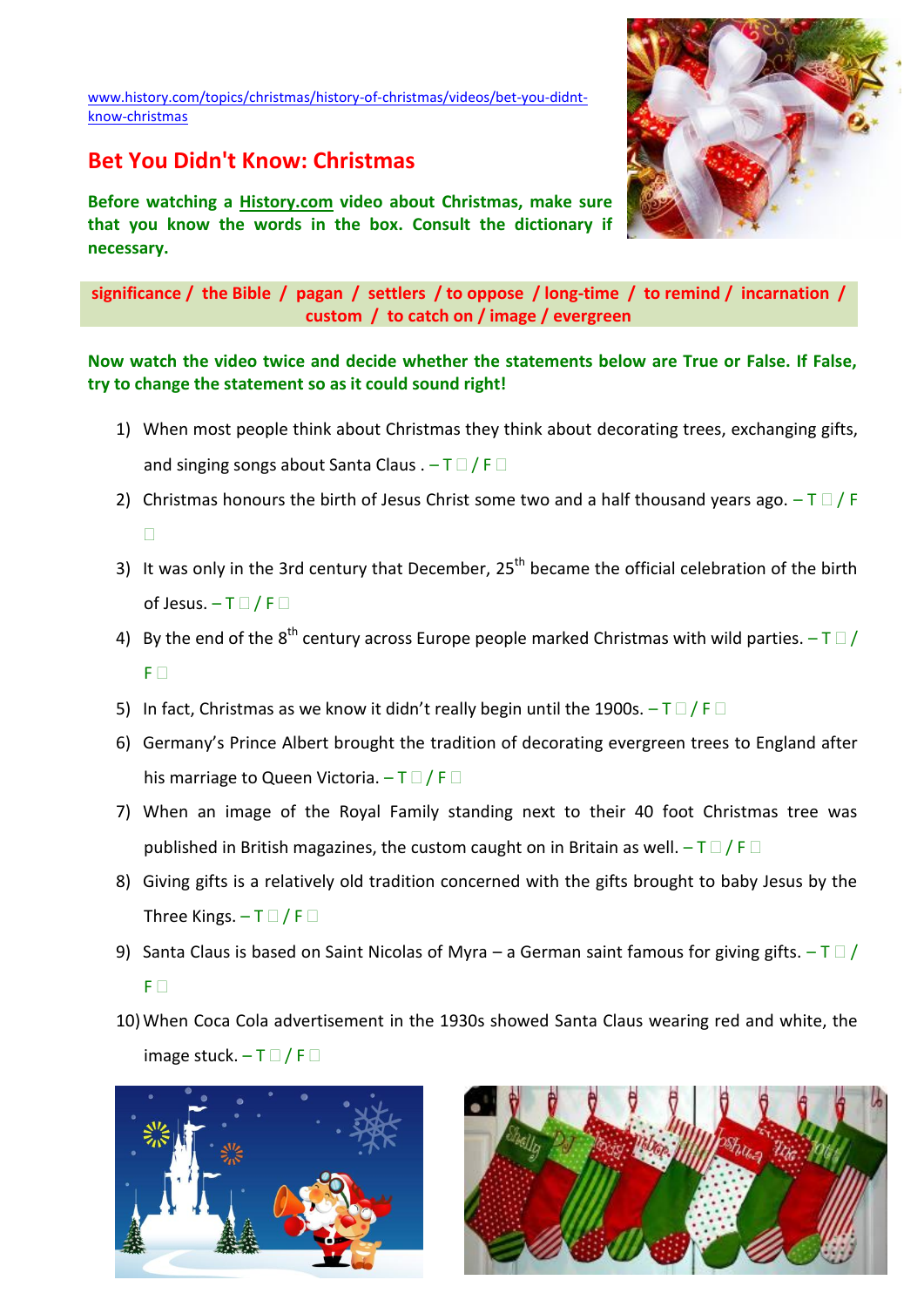[www.history.com/topics/christmas/history-of-christmas/videos/bet-you-didnt-know-christmas](http://www.history.com/topics/christmas/history-of-christmas/videos/bet-you-didnt-know-christmas)

## **Bet You Didn't Know: Christmas**

**Before watching a History.com video about Christmas, make sure that you know the words in the box. Consult the dictionary if necessary.**

**significance / the Bible / pagan / settlers / to oppose / long-time / to remind / incarnation / custom / to catch on / image / evergreen**

## **Now watch the video twice and decide whether the statements below are True or False. If False, try to change the statement so as it could sound right!**

- 1) When most people think about Christmas they think about decorating trees, exchanging gifts, and singing songs about Santa Claus . – **T** / F
- 2) Christmas honours the birth of Jesus Christ some two and a half thousand years ago. T / **F**
- 3) It was only in the 3rd century that December, 25<sup>th</sup> became the official celebration of the birth of Jesus. – **T** / F
- 4) By the end of the 8<sup>th</sup> century across Europe people marked Christmas with wild parties. **T** / F
- 5) In fact, Christmas as we know it didn't really begin until the 1900s. T / **F**
- 6) Germany's Prince Albert brought the tradition of decorating evergreen trees to England after his marriage to Queen Victoria. – **T** / F
- 7) When an image of the Royal Family standing next to their 40 foot Christmas tree was published in British magazines, the custom caught on in Britain as well. – T / **F**
- 8) Giving gifts is a relatively old tradition concerned with the gifts brought to baby Jesus by the Three Kings. – **T** / F
- 9) Santa Claus is based on Saint Nicolas of Myra a German saint famous for giving gifts. T / **F**
- 10)When Coca Cola advertisement in the 1930s showed Santa Claus wearing red and white, the image stuck. – T / **F**